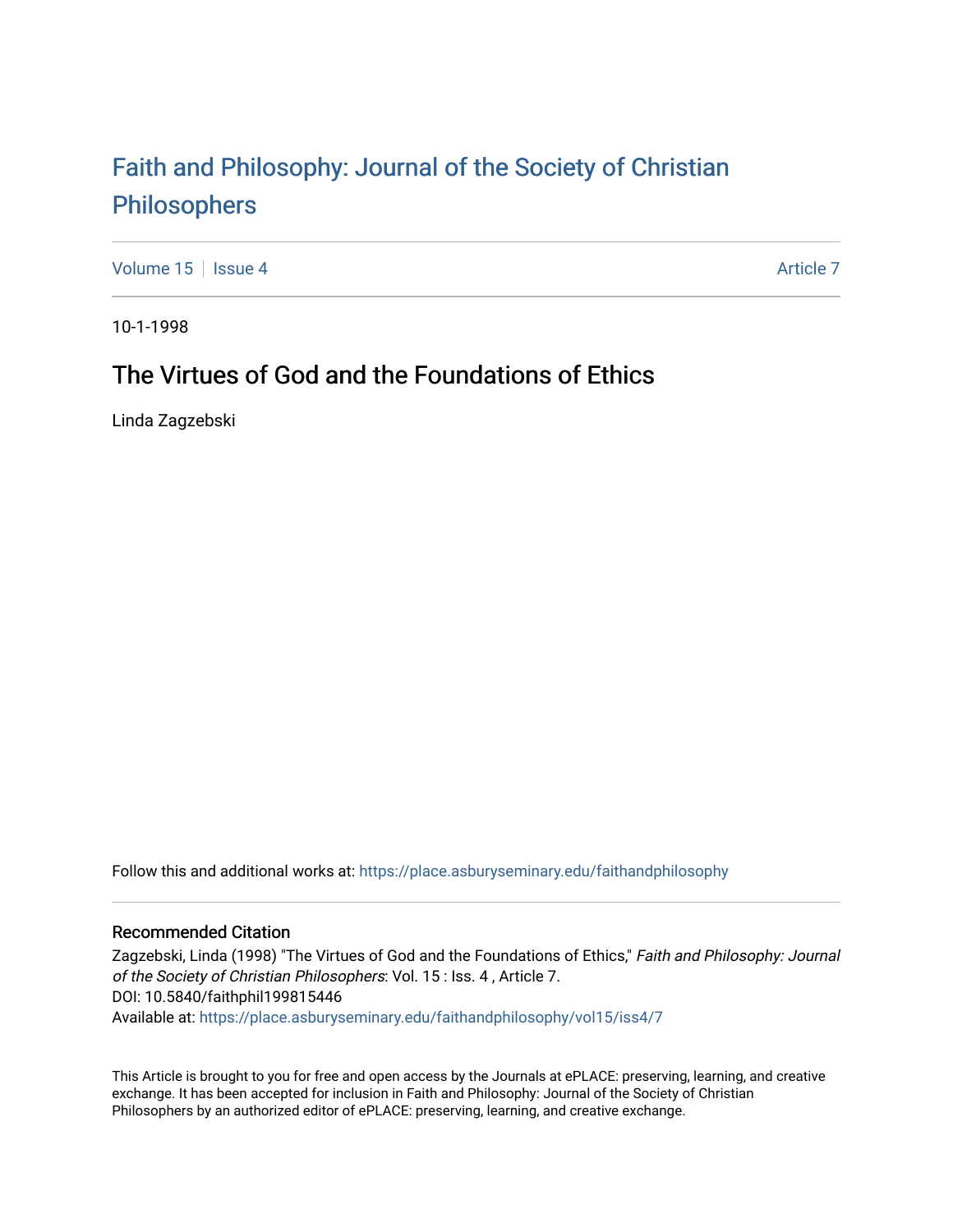## THE VIRTUES OF GOD AND THE FOUNDATIONS OF ETHICS

## Linda Zagzebski

In this paper I give a theological foundation to a radical type of virtue ethics I call motivation-based. In motivation-based virtue theory all moral concepts are derivative from the concept of a good motive, the most basic component of a virtue, where what I mean by a motive is an emotion that initiates and directs action towards an end. Here I give a foundation to motivation-based virtue theory by making the motivations of one person in particular the ultimate foundation of all moral value, and that person is God. The theory is structurally parallel to Divine Command Theory, but has a number of advantages over DC theory without the well-known problems. In particular, DM theory does not face a dilemma parallel to the famous Euthyphro problem, nor does it have any difficulty answering the question whether God could make cruelty morally right. Unlike DC theory, it explains the importance of Christology in Christian ethics, and it has the advantage of providing a unitary account of all evaluative properties, divine and human. I call the theory Divine Motivation Theory.

*"Nothing* will *be called good except in* so *far as it has a certain likeness of the divine goodness." sec* I. *40. 326.* 

#### *1. The foundations of virtue ethics*

A moral theory is an abstract structure that aims to simplify, systematize, and justify our moral practices and beliefs. The shape of the structure itself is typically either foundationalist or coherentist, although well-known problems with both of these structures within epistemology may lead some ethicists to seek an alternative. A more radical approach is to give up the very *idea* of a moral theory, and virtue ethicists have been among the most prominent of the anti-theorists.' Contemporary virtue ethics, then, is often portrayed as not only an alternative to actbased theories, but as an alternative to theory itself.

Virtue ethicists are particularly skeptical about foundationalist moral theory. Aretaic theories deriving from Aristotle or Aquinas make the foundational moral concept *eudaimonia,* or human flourishing, where *eudaimonia* is derivative from or dependent upon the allegedly nonmoral concept of human nature.<sup>2</sup> But many contemporary ethicists have despaired of ever giving a clear and plausible account of *eudaimonia,*  much less one that has universal applicability, and the concept of nature

FAITH AND PHILOSOPHY Vol. 15 No.4 October 1998 All rights reserved

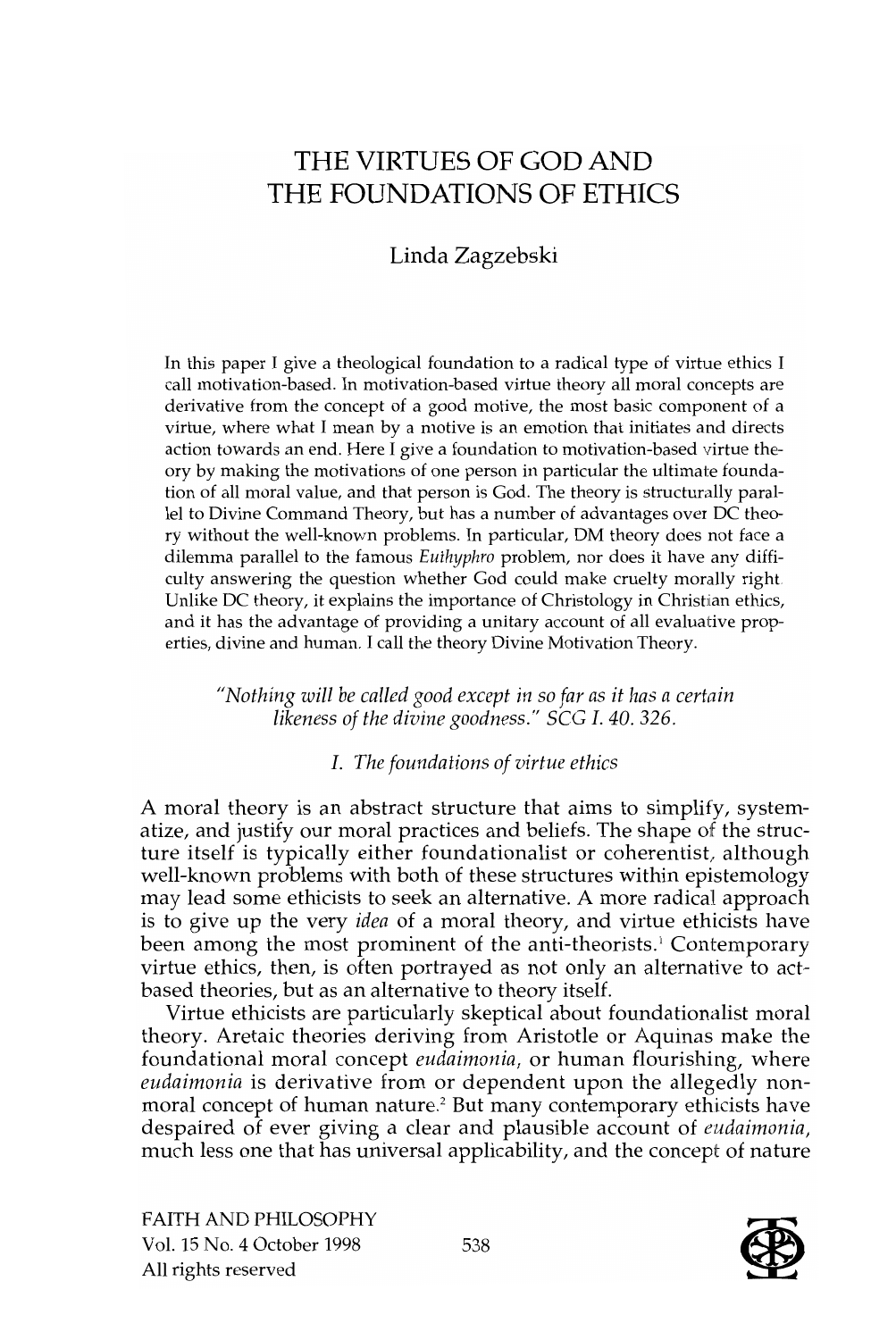has been attacked throughout the modern era on the grounds that it depends upon an outdated biology. Nonetheless, the concept of human nature has survived, if somewhat bruised,' and even *eudaimonia* has survived, although typically without the pretense of being foundational in the sense I mean here.<sup>4</sup> So skepticism about the ability of virtue ethics to even get started has kept many a contemporary philosopher away from it. And virtue theorists themselves are prone to this skepticism. So when virtue ethics entered a renaissance in the last two decades, it did so without most of the theoretical trappings of modern theories.

I am convinced that if virtue ethics is ever to be the equal rival of deontological and consequentialist ethics, it should have a form that is purely theoretical, one that addresses such basic issues as whether moral properties are grounded in non-moral properties, whether moral judgments have a truth value, where morality gets its authority, how the moral properties of persons, acts, and states of affairs are related to each other, and many others.<sup>5</sup> I would not deny that it is desirable to have forms of virtue ethics that ignore these theoretical issues, and we probably cannot do both at the same time. But I believe that the human need to theorize is a powerful one. We want to understand the moral world as well as the natural world and, indeed, to understand the relation between the two. For Christians there is also the need to understand the relation between the moral world and the supernatural world. The reliance of the moral world on God puts constraints on the way we answer the deep questions just mentioned, although, as far as I can tell, belief in the Christian God puts no special constraint on whether the theory is deontological, consequentialist, aretaic, or some alternative, nor on whether the structure of the theory is foundationalist, coherentist, or some alternative. But Christian philosophers have traditionally agreed that in some sense God is the foundation of moral value, and that makes the search for a foundationalist structure a natural one even though I see no reason to think that a belief in moral foundationalism is a requirement of Christianity.

In this paper I want to exhibit one way to structure a virtue ethics with a theological foundation; in fact, the theological foundation is an extension of virtue theory to God himself. It is, then, a divine virtue theory. In other work I have outlined a strong form of virtue ethics I call motivation-based." This theory makes all moral concepts derivative from the concept of a good motive, the most basic component of a virtue, where what I mean by a motive is an emotion that initiates and directs action towards an end. In outlining that theory I left unanswered the important question of what makes a motive a good one. In this paper I will give motivation-based virtue theory a theological foundation by making the motivations of one person in particular the ultimate foundation of all moral value, and that person is God. I call the theory Divine Motivation Theory.

Divine Motivation Theory has the following structure: The motivational states of God are ontologically and explanatorily the basis for all moral properties. God's motives are perfectly good and human motives are good in so far as they are similar to the divine motives as those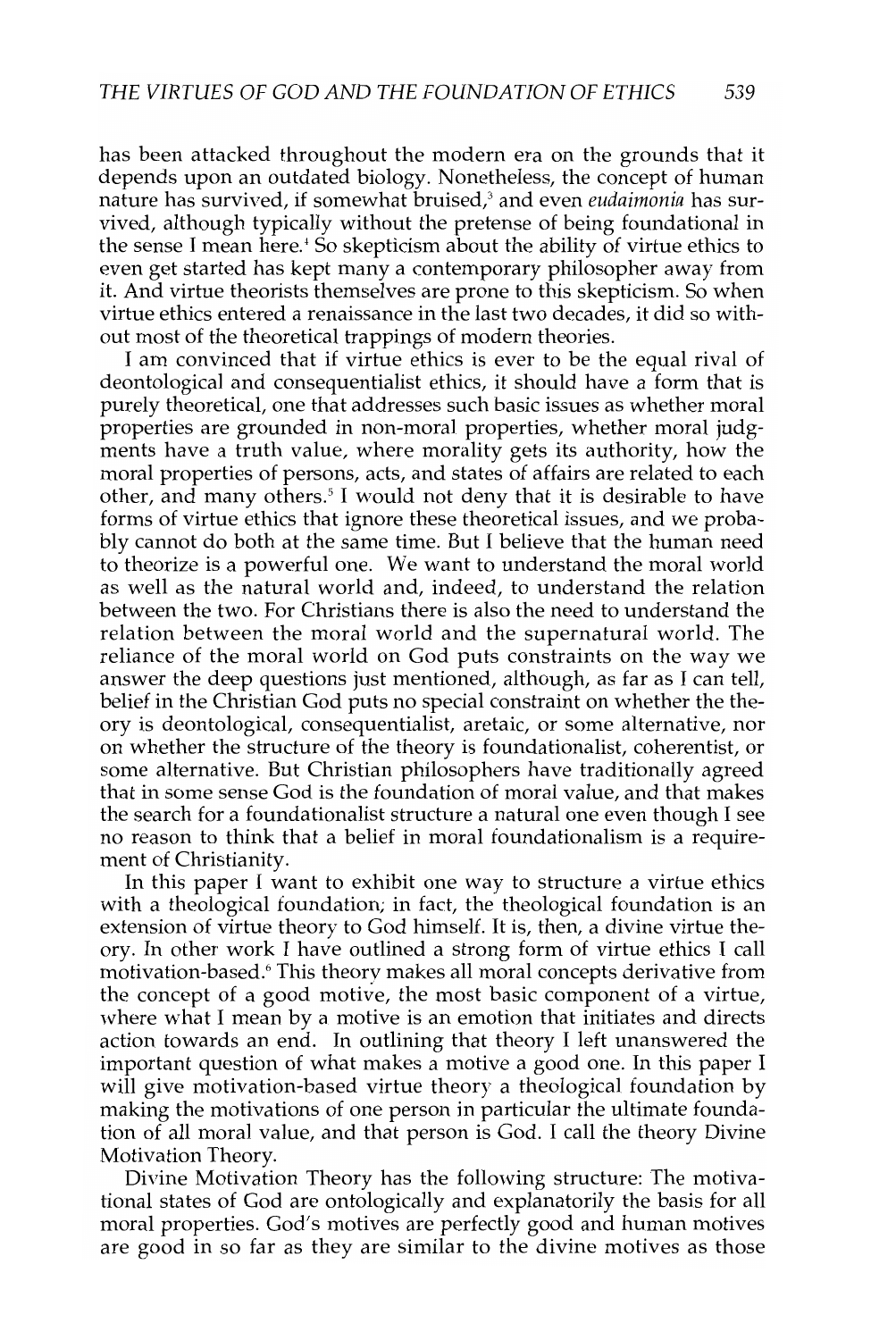motives would be expressed in finite and embodied beings. Like motivation-based virtue theory, all moral properties, including the moral properties of persons, acts and states of affairs, are grounded in their relation to good motives, but they are more specifically grounded in their relation to the motives of a perfect being whose nature is the metaphysical foundation of all value. The theory is structurally parallel to Divine Command Theory, but it has many advantages over that theory while avoiding the disadvantages.

#### *II. The theory without the foundation: Motivation-based virtue theory*

In any foundationalist moral theory there is something that is good in the most basic way. If the goodness of something is really foundational, it cannot be justified or explained by the goodness of something else, and it is usually claimed that it *needs* no justification or explanation. Theorists almost always hedge this claim, however, and try to think of some way of justifying what the theory says cannot be justified, as Mill does in attempting to justify the goodness of pleasure in chap. 4 of *Utilitarianism.* Even Aristotle (who may not be intending to present a foundationalist structure anyway), appeals to common belief in justifying his claim that *eudaimonia* is the ultimate good in Book I of the *Nicomachean Ethics.* Kant uses a transcendental argument to defend the primacy of the Categorical Imperative. And Sidgwick reaches his allegedly self-evident moral principles from reflection upon moral intuition in *Methods of Ethics.* 

What I mean by a pure virtue theory is one in which the concept of a good human trait (a virtue) is logically prior to the concept of a right act, and in the strongest form, the concept of a virtue is also prior to the concept of a good state of affairs. The theory I will outline here is an instance of the strongest form of pure virtue theory, making all evaluative concepts logically dependent upon the concept of a virtue- more specifically, on the most basic component of a virtue, a motivation. In this section I will outline the structure of a motivation-based virtue theory only briefly since my principal interest in this paper is to show how a theological foundation can be given for this theory that should be attractive to the Christian philosopher. That task will be left for sections Ill-V.

I propose that moral properties presuppose the existence of persons. They are either properties of persons or their acts, or they are derivative from the properties of persons, e.g., the properties of personal creations— social institutions, practices, laws, etc.<sup>7</sup> It is common in ethics to think of the will as the center of the moral self, and for this reason, moral properties are often thought to be most fundamentally properties of the will. The primacy of the will as the bearer of moral value emerged gradually throughout the medieval period, reaching its clearest expression during that period in the work of Duns Scotus, and, of course, reaching its zenith in the modern period in Kant's famous claim that there is nothing good without qualification but a good will. My proposal is to retain the focus of moral evaluation on the person, but to shift it away from the will, both when we are talking about God and when we are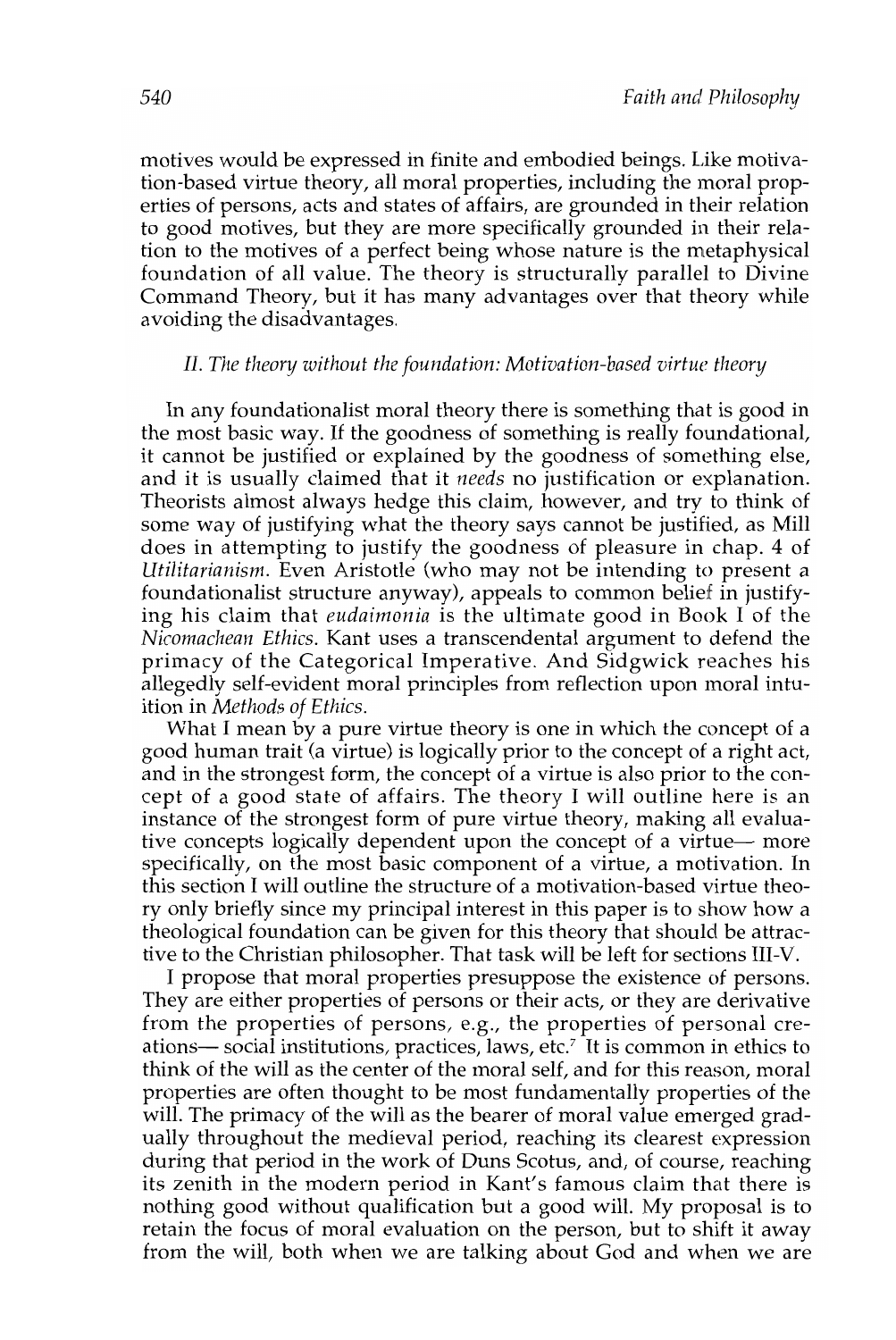talking about human beings, and to focus instead on emotion.

I suggest that moral properties in the primary sense attach to emotions. Emotions are good or bad in themselves; they do not derive their goodness or badness from their relation to anything else that is good or bad. In particular, they are not good or bad in virtue of their relationship to the states of affairs which are their intentional objects or the states of affairs which produce them. For example, it is bad to take delight in the misfortune of others or to enjoy the sight of animals in pain, even when these emotions never motivate the agent to act on them. And the badness of these emotions is not derivative from the badness of the pain of animals or the misfortune of others. I will not give an account of the state of emotion here, but it suffices for the purposes of this paper to say that an emotion has a cognitive component as well as a feeling component. The cognitive component may or may not be as fully formed as a belief or a judgment, although it always involves taking or supposing or imagining some portion of the world to be a certain way<sup>8</sup>— e.g., threatening, exciting, boring, pitiful, contemptible, etc. The feeling component accompanies seeing something as threatening, exciting, contemptible. The agent feels threatened by something seen as threatening, feels excited by something seen as exciting, feels contemptuous of something seen as contemptible, and so on.

The cognitive aspect of emotion suggests that emotions have intentional objects, which is to say, a person is afraid *of* something, is angry *at*  someone, is excited *about* something, loves *someone,* and so on, and some writers have taken the intentionality of emotion to be a characteristic distinguishing emotions from similar psychic states such as moods or pure feelings. I am inclined to accept this position, although it is not critical for the thesis of this paper.

A motive is an emotion that initiates, sustains, and directs action towards an end. Not all motives are emotions since some motives are almost purely physiological, such as the motives of hunger, thirst, or fatigue, and for this reason these states are sometimes called "drives". But the motives that have foundational ethical significance are emotions. It is also possible that not all emotions are motivating since some emotions may be purely passive, which is why emotions were formerly called "passions". Examples of passive emotions might include joy, sadness, tranquillity, and the enjoyment of beauty. But even these emotions probably can motivate in certain circumstances. It is usual to *call* an emotion a motive only when it actually operates to motivate on a particular occasion. But when an emotion that sometimes motivates does not operate to motivate at a particular time, it retains its motivational potential. So not all motives are emotions, but the morally significant ones are emotions, and most, if not all, emotions are or can be motives. That is, they have potential motivational force.<sup>9</sup>

Motives tend to be persistent and become dispositions, at which point they become components of enduring traits of character- virtues or vices. Each virtue has a motivational component which is the disposition to have an action-guiding emotion characteristic of the particular virtue. The virtuous person is disposed to perform acts motivated by such an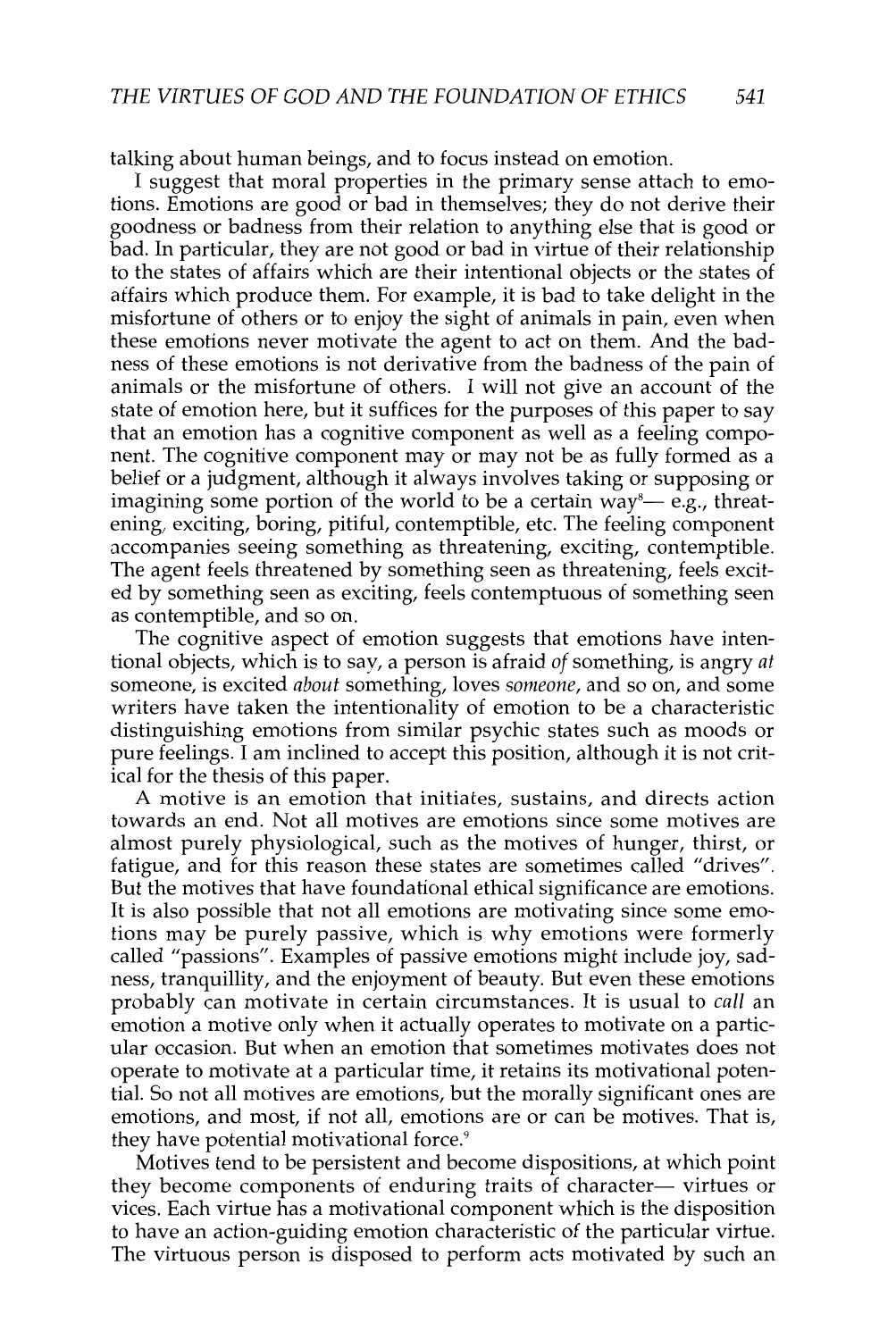emotion. So a person with the virtue of benevolence is disposed to act in ways motivated by the emotion of benevolence; a person with the virtue of courage is disposed to act in ways motivated by the distinctive emotion underlying the behavior of those who face danger when they judge it to be necessary to obtain a greater good; a person with the virtue of justice is disposed to act in ways expressing an attitude of equal respect for the humanity of others, and so on.<sup>10</sup>

A virtue also has a success component which is a component of reliability in reaching the end of the motivational component of the virtue. Some virtuous motives aim at *producing* a state of affairs of a certain kind. The state of affairs may either be internal to the agent or external to the agent. Other virtuous motives aim to *express* the emotion of the agent. Temperance is an example of a virtue whose motivational component aims at producing a state within the agent, whereas fairness is a virtue whose motivational component aims at producing a state of affairs external to the agent. Empathy and gratitude are examples of virtues whose motivational components aim at expressing the agent's emotional state. Successfully achieving the end of a virtuous motive, then, sometimes amounts to bringing about a state of affairs completely distinct from the motivating emotion, and sometimes success is achieved by merely expressing the emotion itself.

Some human motivations are good and others are bad. Good human motivations are components of virtues; bad human motivations are components of vices. If a human motive is a good one, reliable success in achieving its end is also a good thing. The goodness of the virtuous end is derivative from the goodness of the motive, not the other way around. The combination of a good human motivation with reliable success in reaching its end is a good human trait— a virtue. A vice is the combination of a bad human motivation with reliable success in reaching the end of the bad motivation.

The evaluative properties of acts are derivative from the evaluative properties of persons. Roughly, a right (permissible) act is an act a virtuous person might do. That is, it is not the case that she would not do it.<sup>11</sup> A wrong act is an act a virtuous person characteristically would not do. Vicious persons characteristically perform wrong acts, but so do persons who are neither vicious nor virtuous, and virtuous persons also may perform wrong acts, but uncharacteristically. A moral duty is an act a virtuous person characteristically *would* do. A virtuous act is one that expresses the motivational component of the virtue. For example, a compassionate act is one that expresses the motivation of compassion. It is an act in which the agent is motivated by compassion and acts with the intention of reaching the motivational end of compassion, the alleviation of the suffering of someone else. In the case of certain virtues, most especially justice, acts expressing the virtue are all moral duties. In the case of other virtues (e.g., compassion, kindness, mercy) many acts express the virtue but are not moral duties.<sup>12</sup>

The moral properties of states of affairs can also be defined in terms of good and bad motivations. Roughly, a good state of affairs is one that is the end of a good motive. A bad state of affairs is one that is the end of a bad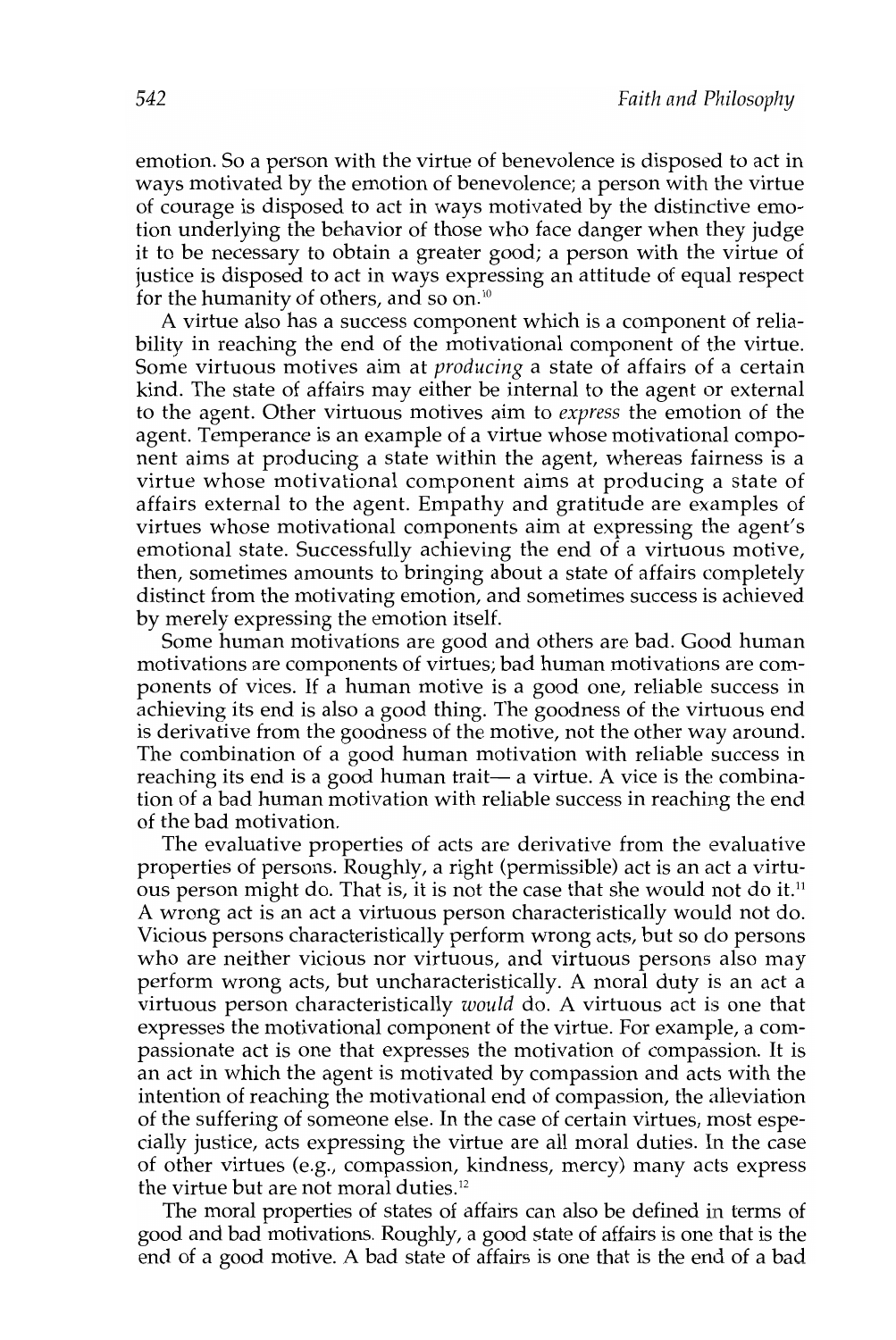motive.13 Goodness and badness of motives are more fundamental than goodness and badness of states of affairs. This is a generalization of the point that all moral value derives from a personal God. (Of course, non-moral value does also, but the subject of this paper is moral value). My conjecture is that the nature of moral value is such that it must derive from persons and more particularly, from the motivational states of persons. This view on the relation between the value of a motive and the value of the state of affairs at which it aims reverses the more usual view that the motive to bring about a bad state of affairs such as pain in others is bad because pain is a bad thing. Instead, my suggestion is that pain is a bad thing in the morally relevant sense because of the badness of the motive to bring it about. That motive is an emotional state that is bad in a sense that does not derive from the badness of anything other than other motives (the motives of God).

In motivation-based virtue theory there is a logical connection between the two senses of good— the admirable and the desirable, with the latter deriving from the former. Similarly, there is a logical connection between two senses of bad— the despicable and the undesirable.<sup>14</sup> Intuitively the distinction between the two senses of good and bad can be important since we think there is a fundamental difference between the sense in which injustice is bad and the sense in which pain is bad, or the sense in which compassion is good and the sense in which tranquillity is good. And this difference is not simply the difference between moral and non-moral good and bad because those things that are good or bad in the sense of desirable/undesirable can have moral significance. If so, it would be very peculiar if the two senses of good and bad just distinguished were unconnected, and I am proposing that they are not. The good in the most fundamental sense of good is the admirable, and the bad in the most fundamental sense of bad is the despicable. The good in the sense of desirable is defined in terms of what is desired by admirable people, while the bad in the sense of undesirable is what admirable people desire to prevent or to eliminate.<sup>15</sup>

In motivation-based virtue theory motives are good or bad in the most fundamental sense of good or bad. But what makes a motive good? One way we might answer this question is to borrow a suggestion from Plato in the *Republic,* where Socrates states that a good (just) person is one whose soul is in harmony. The idea would be that motives (emotions) are good when they integrate into a harmonious whole. This suggestion is worth pursuing, but the answer I want to give here is a theological one. Moral value is constituted by a harmony with the divine, not just a harmony within the soul. Human motives are good in so far as they are like God's motives. Since motives are emotions, this means that God must have emotions, a controversial position in Christian theology, although I will argue that the theory can stand without the claim that the states in God which are the counterparts of human emotions are also emotions. In any case, human virtues are modeled on the virtues of God. In humans virtues are finite representations of the traits of a perfect God. Since the gap between God and ourselves is infinite, it may seem to be hopelessly impractical, even if theologically and metaphysically desirable, to model our moral traits on God in this way. But we have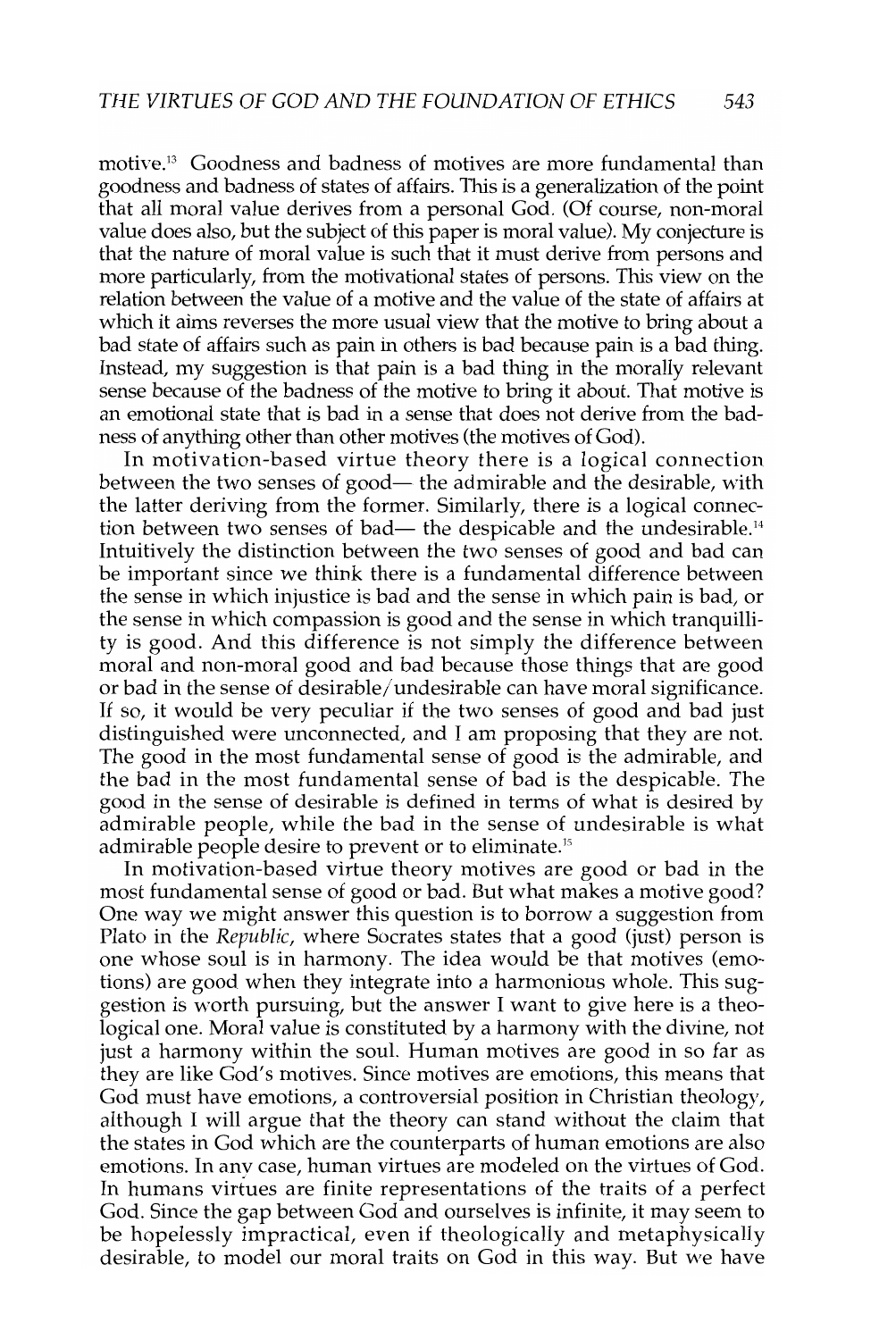Christ incarnate as our archetype. What I will propose in what follows is a way to give the traditional Christian idea of ethics as the imitation of Christ a theoretical structure.

#### *III. The virtues of God*

There are many accounts of virtue in the history of ethics, but all accounts agree that virtues are excellences; they are good personal traits. If we assume that the goodness of God is the metaphysical ground of all value, it is natural to ask whether God has virtues. It may seem that the answer is no, and in good Thomistic fashion I will start with the objections to the thesis before proceeding to argue that God does have virtues, and that the divine virtues include both a motivational component and a success component as described in section II. More importantly, the divine virtues are not simply pale imitations of the more robust and richly nuanced traits of embodied and encultured beings. The relationship between divine and human virtues is, in fact, the reverse: Human virtues are pale imitations of the divine virtues. Admittedly we cannot really grasp perfection and we tend to find imperfection more interesting, perhaps because it admits of more variety than perfection and we find that thinking about perfection is too demanding a task since our experience is limited to the imperfect. Nonetheless, I believe that God is the only being who is virtuous in a pure and unqualified sense. As Aquinas says, all moral properties are attributed primarily to God and only analogously to humans. I believe that this includes the virtues and the primary component of virtue, a motivation.

In giving the following objections I will work with the high metaphysical view of God's nature that was developed in the medieval period and has its most subtle and penetrating expression in the thought of Aquinas. I will, however, propose a modification of that view since I submit that God has emotions.

*Objection* 1: God cannot have a virtue if a virtue includes a motivational component and a motive is an emotional state since God has no emotions. God cannot have emotions since (i) emotions involve the sense appetite and require a body, but God has no body or sensory appetite, and (ii) emotions are passions, ways of being acted upon, and that implies imperfection, but God is perfect and, hence, impassible.

*Objection* 2: Virtues are habits that involve overcoming contrary temptations and take time to develop, so they only make sense when attributed to imperfect beings who undergo change. But God does not *develop* his traits and has no contrary temptations; he is perfect and unchangeable.

*Objection* 3: Virtues are traditionally explained teleologically by reference to the natural end of a thing of a certain kind, an end that is not already actualized. This means that virtue presupposes potency. The virtues are goods *for* a thing as a member of a natural kind. But God is not lacking anything and has no potency, nor does God belong to a natural kind. Furthermore, it's hard to see how anything could be good for God.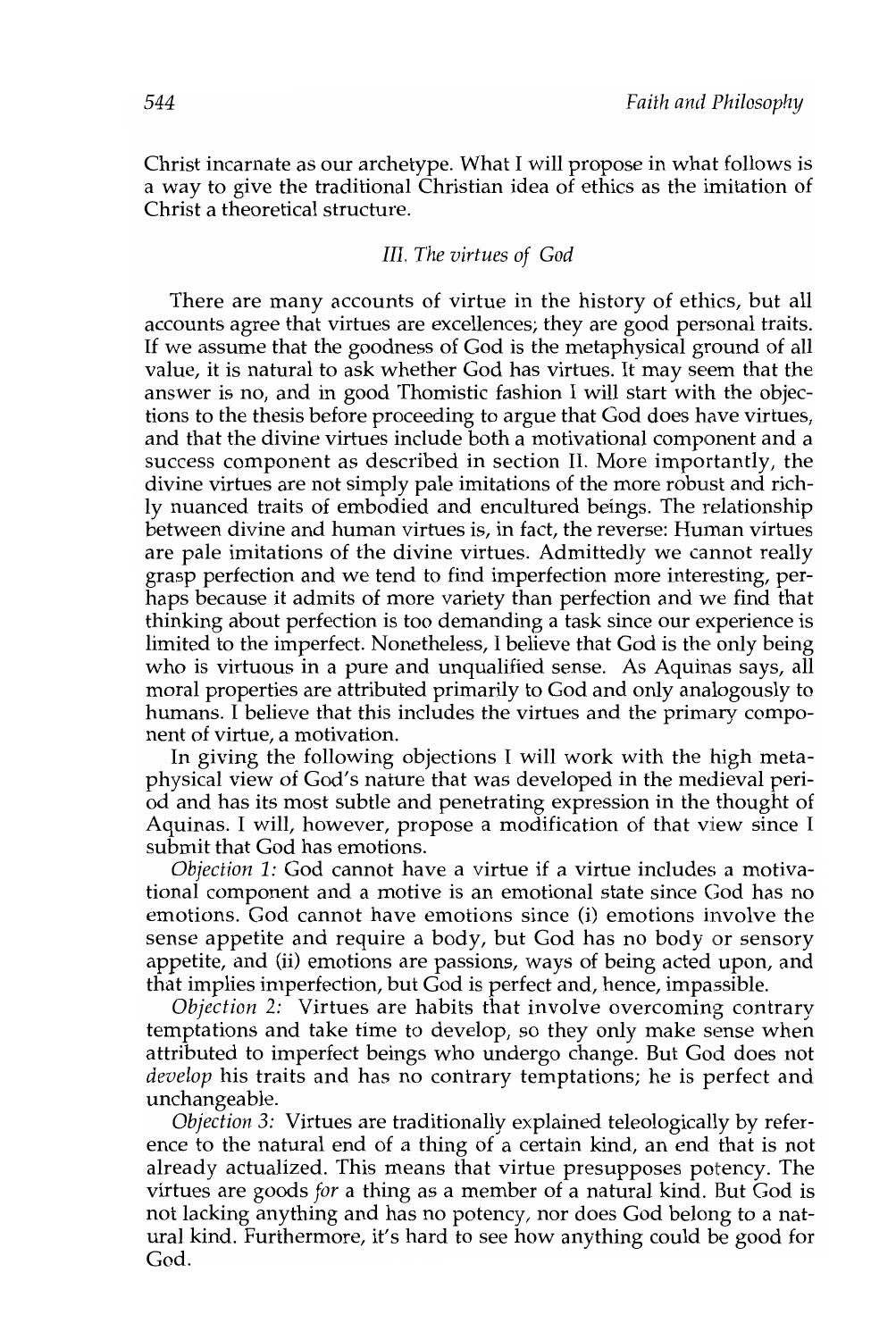*Objection* 4: Virtues in their richer and more interesting forms are socially and culturally conditioned. Honesty in parts of Asia is very different from honesty in the US. even when we consider only the later twentieth century. Cultural differences are even greater when we look at other historical periods. The practical usefulness of the concept of virtue depends upon our learning these richer, culture-dependent concepts. But it is hard to see how the virtues of God could serve such a practical purpose, even assuming that God does have virtues. We learn virtues by learning social practices, not by learning theology.

Virtues are the good traits of moral agents. The more perfect the moral agent, the more perfect the virtues. God is both a moral agent and a perfect being. Therefore, God has perfectly good moral traits— perfect virtues. Like all moral agents, God has motives, where motives are both explanations of and justifications for an agent's acts. In humans motives become dispositions, but if God has no dispositions, then God's motives are always *in act,* and God is always acting upon them. Since God is the perfect agent, God's motives are the perfect motives. God's love is the perfect motive of love; God's compassion is the perfect motive of compassion; God's mercy is the perfect motive of mercy, and so on. Since compassion, love, mercy, etc. are emotions, God's compassion, love, mercy, etc. are perfect emotions. I am not suggesting that it necessarily follows from the fact that God acts from compassion, and that the state of compassion in humans is an emotion, that God has emotions. I do think that having emotions is part of what makes a being a moral agent. But the minimum I want to insist upon in this paper is that God's virtues, like our virtues, include a component of motivation— a state that is act-directing, as well as reliable success in bringing about the aim of the motive. God's motives are perfect, and his success is perfect as well. God is, therefore, not just reliable, he is perfectly reliable. A divine virtue, then, is the combination of a perfect motive with perfect success in bringing about the end of the motive.'6

*Reply to objection* 1: An emotion is a state of consciousness of a certain kind. I have suggested that that state includes a cognitive aspect whereby the emotion's intentional object is understood or construed to be a certain way. But an emotion is also an affective state; it has a certain "feel". Now the fact that God has no body precludes God from having emotions only if the possession of a body is a necessary condition for the states of consciousness in question, and that, of course, is denied by the Cartesian view on the relation between mind and body. Furthermore, even if Aquinas is right that sensory experience necessarily requires a body, it is not obvious that emotions necessarily have a sensory component if we mean by "sensory" a state that is of the same kind as states of consciousness that arise from the five senses or that are localized, such as the sensation of pain. But suppose we grant the objection. Suppose we agree with Aquinas that God has no passions *(passiones)* since these belong to the sensory appetite and the sensory appetite requires a body. Aquinas agrees that God does have *affectiones* since the latter admits of two kinds, sensory and intellective. God has intellective appetites which belong to the will. In this category are included states that we call emo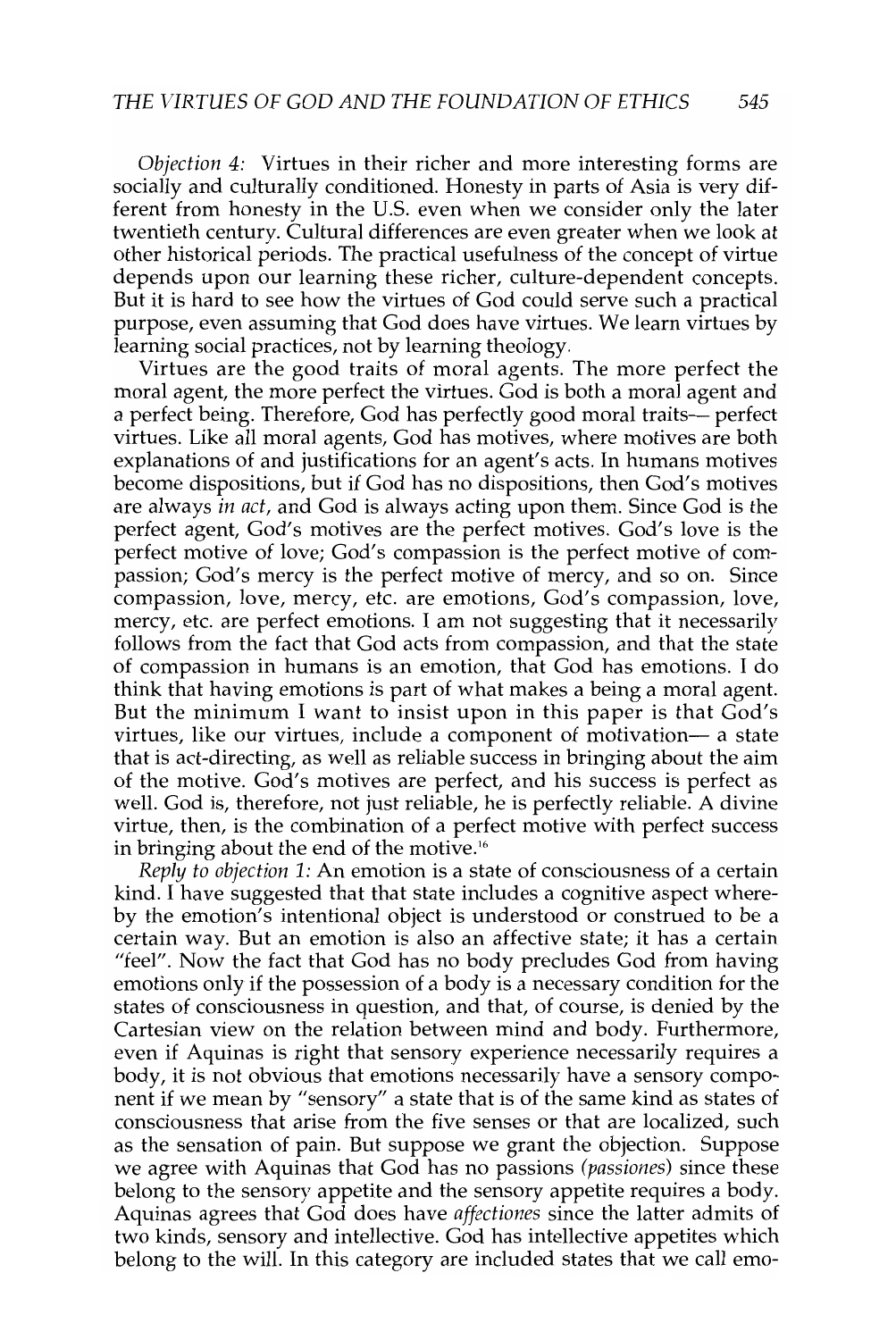tions, states such as love and joy. We see, then, that there are two words that refer to affective states in Aquinas, *"passiones"* and *"affectioncs." "Passiones"* may be translated "passion" or "emotion," whereas Norman Kretzmann suggests "attitudes" as the translation for *"affectioncs."17* As Kretzmann translates Aquinas, then, God has certain "attitudes" of love and joy, but these states are not emotions since Kretzmann maintains that Aquinas maintains that God has no emotions. But a case could be made for translating *"affectiones"* as "emotions" if it is true that even in us, states of emotion are not necessarily sensory. If some of our emotions are, or could be, intellective *affectiones* this would mean that the sensory aspect of an emotion is not essential to a state's being one of emotion. If so, a state could not be denied the categorization of an emotion on the grounds that it is not a sensory state. Thus, even if God has no sensory states it would not follow that he has no emotions.

Objection 1 gives a second reason for thinking that God cannot have emotions and that is that emotions are passions, ways of being acted upon, and thereby imply lack of perfection. I will not here address the issue of whether emotions are necessarily passive, but I do want to raise the question of whether emotion is an intrinsically defective state, a state that only makes sense when attributed to defective beings. I do not see that there is anything about emotion *per se* that implies imperfection, although there is no doubt that there are particular emotions that do have such an implication— e.g., fear, hope, jealousy, envy, hatred, bitterness. I hesitate to say that sadness implies a defect since sadness need not require any lack in the agent who has the emotion since it is a response to defects outside of the agent. The issue of whether the agent who has a certain emotion is defective does not correspond to the distinction that is sometimes made between positive and negative emotions. Some negative emotions such as sadness may imply no defect, whereas some positive emotions such as hope probably do imply a defect. This means that while God does have emotions, he does not have the range of emotions that human beings have.

I have already said that it is not necessary to accept that God has emotions for the argument of this paper in spite of what I have said in this reply. Even if God does not have emotions, God nonetheless has states that are the counterparts of the states which in us are emotions. God has emotions in at least the same sense that God has beliefs. God's emotions may not be just like ours, but God's cognitive states are not just like ours either. What is of particular importance for Divine Motivation Theory is not so much that God's emotions are similar to ours in the way they feel, but that the divine states which are the counterparts of human emotions are motivations. That much should not be controversial. Since God is a moral agent, God acts from motives, and among those motives are compassion, forgiveness, and love.

*Reply to objection* 2: As Norman Kretzmann has pointed out to me, while Aquinas says that virtue is a habit, *"habitus"* to Aquinas means fundamentally the same thing as "having." The dispositional aspect of a *habitus* is important in his account of human virtues and vices because of our temporality and imperfection, but the idea of a disposition or habit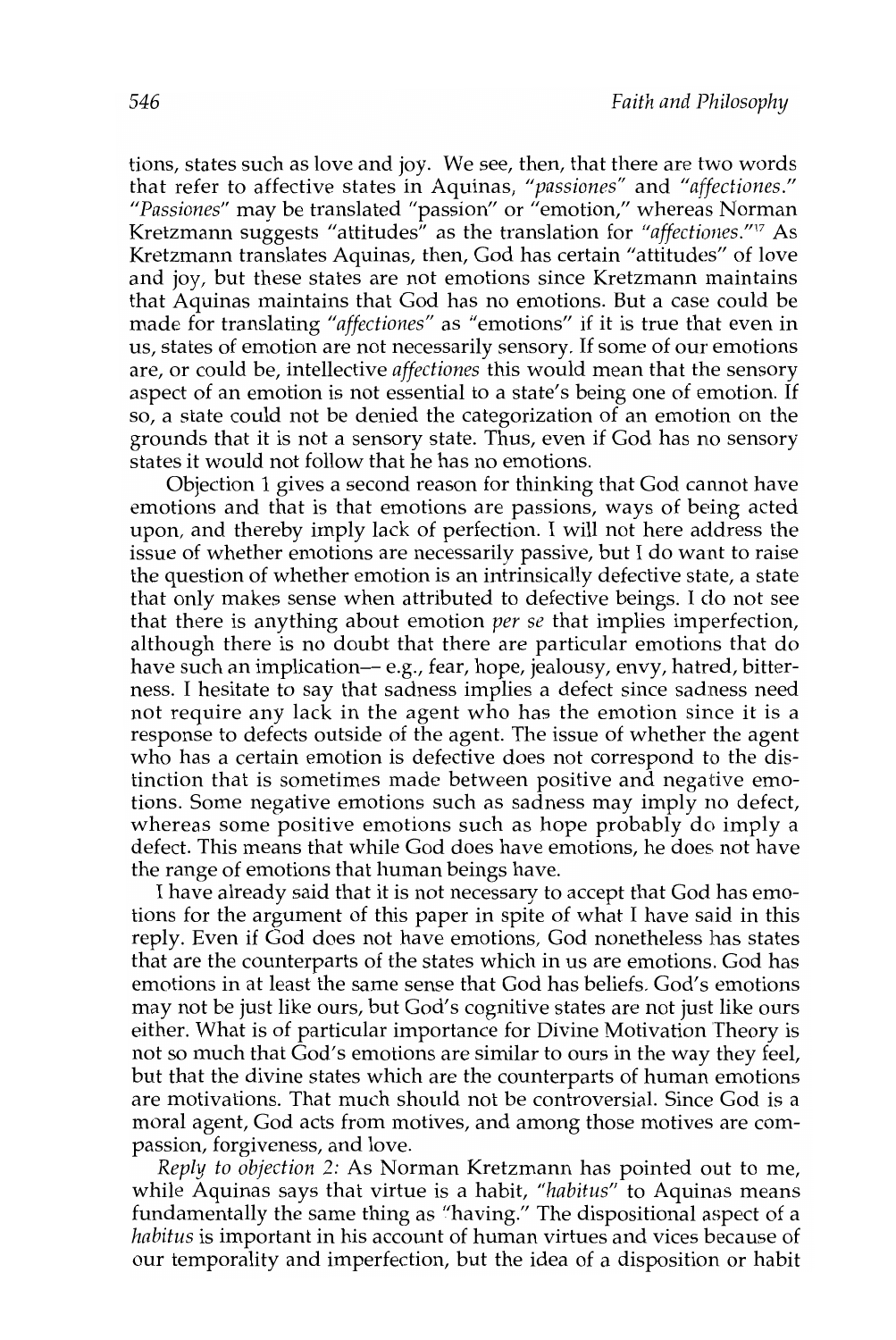is not essential to a *habitus* as Aquinas means it and does not prevent God from having qualities that in us would be habits or dispositions. For example, knowledge is a *habitus* and most human knowledge is dispositional. But the fact that God has no dispositions does not prevent God from having knowledge, nor does it prevent God's knowledge from being a *habitus* since God's knowledge is the eternal *having* of all truths. Similarly, even though a virtue such as compassion is a *habitus* which in us requires development over time culminating in a disposition distinctive of the virtue of compassion, that does not prevent God from having compassion, nor does it prevent compassion in God from being a *habitus.* God eternally has the emotion of compassion, not just as a disposition, but as an eternal motive-in-act.

*Reply to objection* 3: If a natural kind is a species, then God is not a natural kind, although God does have a nature and God *is* a certain kind of thing, namely, Absolutely Perfect Being, or Necessarily Existent Being. Each of the traditional arguments for the existence of God identifies a kind of thing that must be God, a kind of thing which, it must be argued, can have only one member. The divine virtues express the perfections of the kind God. There is no potency in God, but we can see that there is nothing inconsistent in the claim that a being with no potency has virtues since if, *per impossibile,* a human being reached full actualization of her potential with respect to some virtue, say, compassion, we certainly would not on that account deny that she is compassionate. The way in which a virtue is acquired is not essential to the virtue itself, although it may be essential to beings with a human nature to acquire virtue in a certain way. This means that there is nothing good *for* God if that means an extrinsic good that God needs for actualization, but there is still a sense in which God's virtues are good for him since even in the human case we do not cease claiming that what is good for us is good for us once it is attained. It is good for a human to have knowledge even when the knowledge is possessed; it is good for a knife to be sharp even when it is sharp. And it is good for God to be perfectly just, merciful, etc.<sup>18</sup>

*Reply to objection* 4: This is not an objection to the claim that God has virtues, nor even to the theoretical usefulness of understanding human moral properties in terms of God's virtues, but to the practical relevance of the claim for moral education and training. An answer to this objection would require a demonstration of the way the idea of a virtuous God can be integrated into the biblical doctrine of *imitatio Dei.* That issue will be addressed in the next section.

#### *IV. Divine Motivation Theory*

Motivation-based virtue theory is a very general form of pure virtue ethics in which motivational states are the most basic bearers of moral value and the moral properties of persons, acts, and states of affairs are defined in terms of the goodness and badness of motives. I outlined the way to give these definitions in section II. Divine Motivation Theory makes the motives of one being in particular the primary bearer of moral value, and that is God. The complete theory can still make the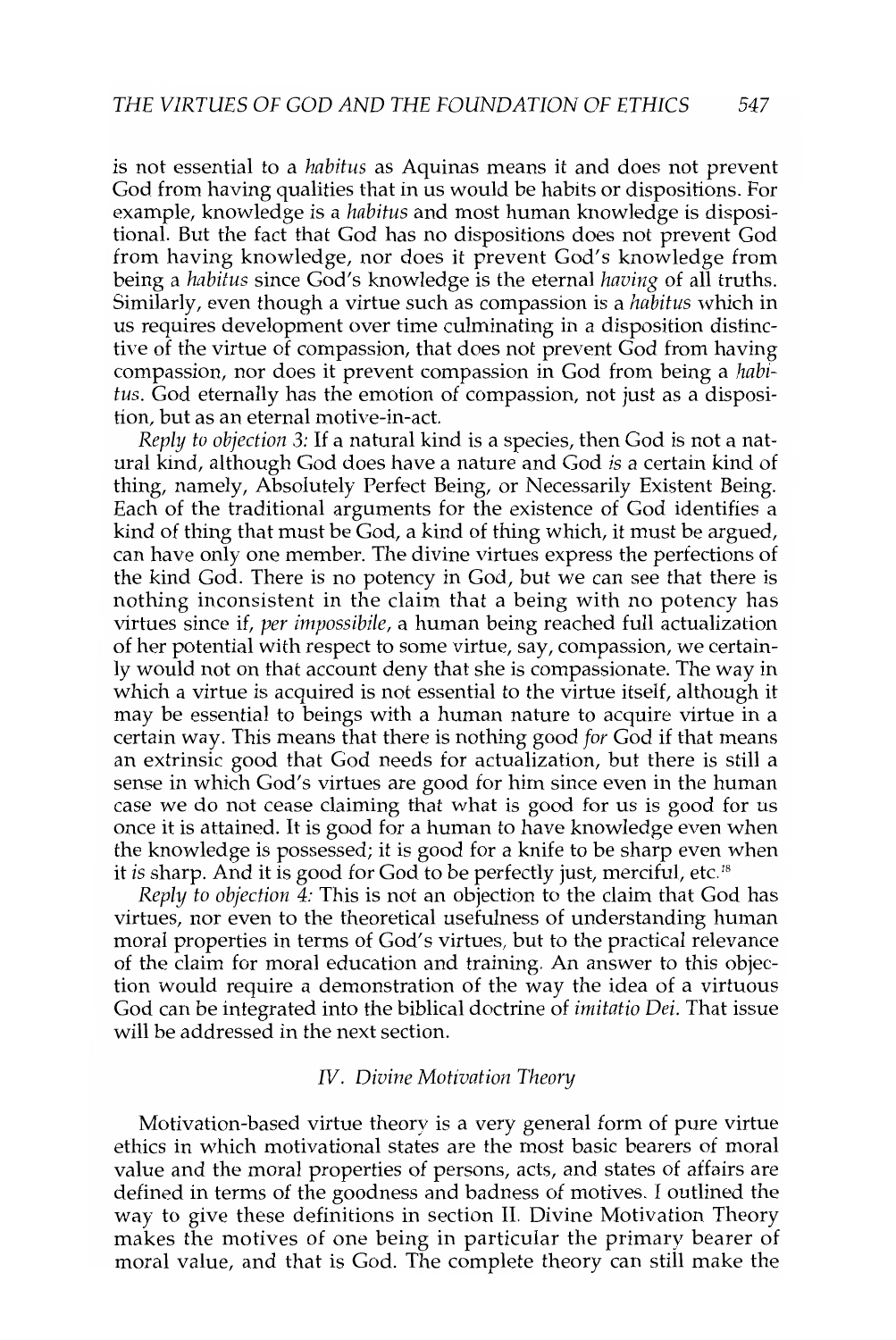goodness of human motives the primary bearer of moral value in a universe of human persons, human acts, and the states of affairs encountered by human beings. But the goodness of human motives needs to be explained since we humans are quite clearly imperfect in our nature and the goodness of our motives is never pure.

God has such virtues as justice, benevolence, mercy, forgiveness, kindness, love, compassion, loyalty, generosity, trustworthiness, integrity, and wisdom. God does not have courage, temperance, chastity, piety, nor perhaps humility, nor does he have faith or hope. Each of the virtues in the latter group involve handling emotions that are distinctive of limited and embodied creatures like ourselves. Sexual feelings make no sense when applied to a disembodied being, and since God does not have to deal with fear, the awareness of inferiority to a superior being, the sense of powerlessness, nor the need for faith in God, which is to say, himself, it does not make sense to say that God has the virtues in this category. This means that God's virtues correspond to only some of the traits we consider human virtues. Of course, it does not follow that God's virtues are limited to these traits. It would be presumptuous of us to think that all divine virtues are perfections of human traits. If there are angels, God's virtues no doubt include perfections of angelic virtues, and if there are any other moral creatures in existence, God's virtues would include the perfections of the virtues of those beings as well. This position is expressed by Aquinas as follows:

For just as God's being is universally perfect, in some way or other containing within itself the perfection of all beings, so also must his goodness in some way or other contain within itself the goodness of all things. Now a virtue is a goodness belonging to a virtuous person, for "it is in accordance with it that one is called good, and what one does is called good" [NE 1106a22-4]. Therefore, *in its own way* the divine goodness must contain all virtues. (SCG I. 92.768).<sup>19</sup>

But how are we to understand what it means for God to "contain" all the virtues, even those I have already agreed God does not have virtues like chastity, humility, and courage? And how can the virtues God *does* have give us any practical guidance in the moral life? The answer, I suggest, is that we humans ought to think of Divine Motivation Theory in conjunction with the doctrines of the Trinity and the Incarnation. The arguments in natural theology about the nature of God do not pertain to Christ, the Incarnate Son of God. Christ did have the virtues of chastity, humility, and courage, as well as all the other virtues humans ought to develop, so the virtues of Christ are "contained" in the nature of God in the way that Christ is contained in God according to the doctrines of the Trinity and the Incarnation. This means that these important Christian doctrines have a special place in the metaphysics of Christian morals. The Incarnation also helps us to resolve the practical problem of how we learn to be moral since we are called to develop the virtues by the imitation of Christ.

The idea that humans should become as much like God as is humanly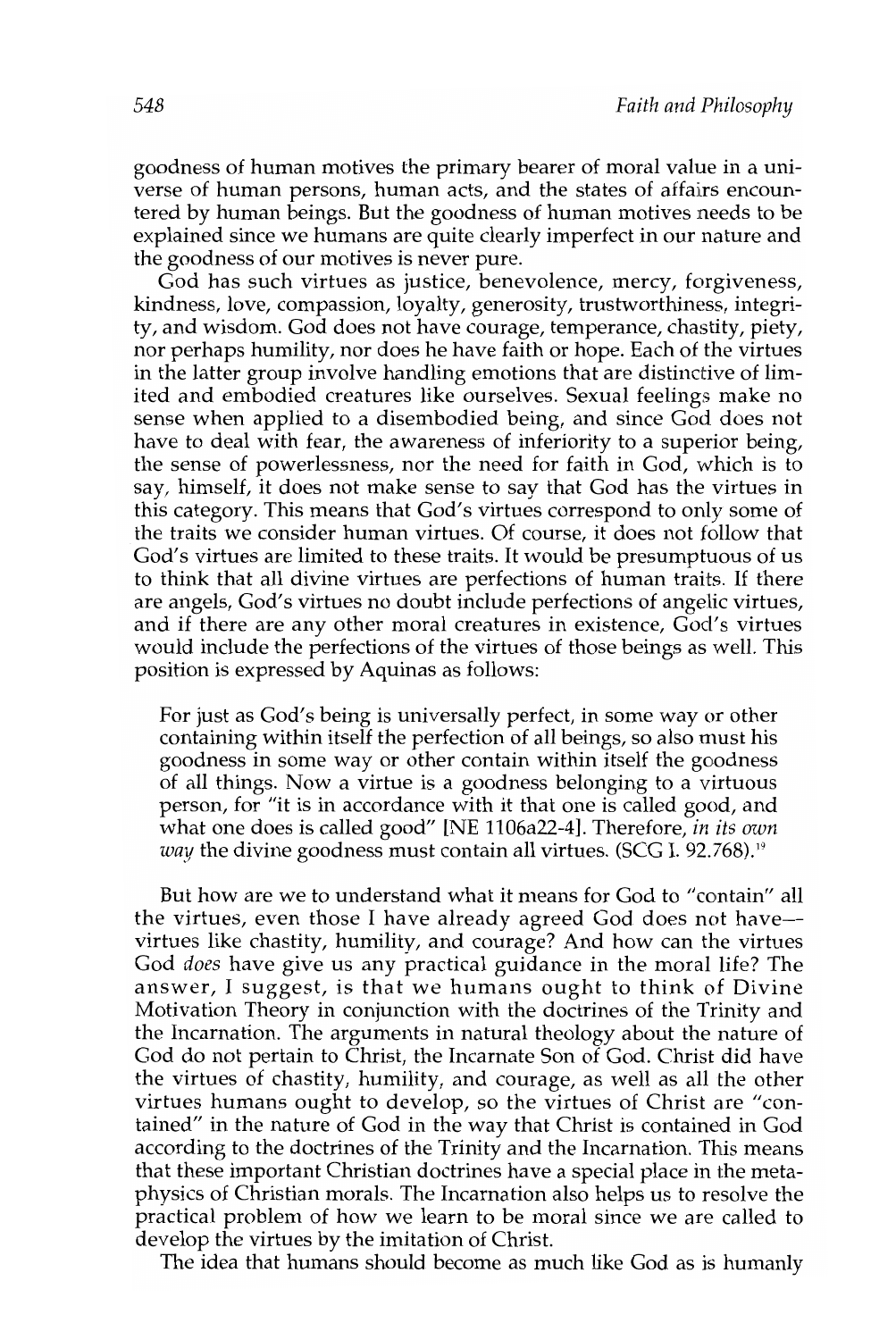possible is the basis of the primary ethical doctrine of the Hebrew Bible, that of *imitatio Dei.20* "Ye shall be holy, for I the Lord your God am holy" (Lev. 19:2) To become like God is to follow God's commands: "The Lord will establish you for a holy people unto Himself, as He has sworn unto you; if you shall keep the commandments of the Lord your God, and walk in His ways." (Deut 28: 9). The focus of Christian ethics, in contrast, is less on following divine commands than on imitating the virtues of Christ, and the focus of the New Testament is primarily on the motivational component of these virtues. We see Jesus in a variety of human circumstances that produce recognizable human emotions, including temptation, weariness, anxiety, sadness, and anger. Jesus makes very few commands, but when he does, his injunctions generally call us to have motivations (emotion-dispositions) which I claim are the basic components of virtues, as in the Beatitudes and the two great commandments of love. The New Testament does not typically call us to will, but to be motivated in a virtuous way, so St. Paul says, "Owe no one anything but to love one another" (Romans 13:8). The Golden Rule appeals to a motive, not to a volition. We imagine how we would want to be treated and imaginatively project our own wants onto others. This leads us to have an emotional response to other persons that motivates our treatment of them. Our motive for loving and forgiving is not that we are to follow God's commands, but that God himself loves and forgives. And we see that there is no limit on the forgiveness of injuries because it corresponds to God's forgiveness of us, not because it will win over the offender or because God wills it (Matt18:21ff). The same point applies to the call "Be perfect even as your heavenly father is perfect." (Matt 5:48).

Many Christian ethicists have worked on basing ethics on the imitation of Christ. Much of this work uses the narrative approach to ethics, and my purpose is not to duplicate it, but to show how this approach can be combined with the theoretical structure I have outlined here to produce a theory that is both theoretically powerful and practically useful. In addition to narrative ethics, many Christian ethicists have produced careful and subtle elucidations of the individual virtues based on Scripture and the Christian tradition of veneration of the saints. Here also I neither intend nor am able to duplicate this work which has, in any case, been done very well by others, but to show how the philosopher's theoretical urge can be formulated in a way that combines naturally with these other approaches to Christian ethics.

#### *V. Advantages of* DM *theory over* DC *theory*

Divine Motivation Theory is structurally parallel to Divine Command Theory in that DM theory makes moral properties derivative from God's motives, whereas DC theory makes moral properties derivative from God's will. In this section I will briefly compare the two theories to show how DM theory avoids the well-known problems of DC theory and has some decided advantages.

Divine Command theory makes the divine will the source of moral value. Roughly, good states of affairs are what God wills to exist; bad states of affairs are what God wills not to exist. The focus of the theory,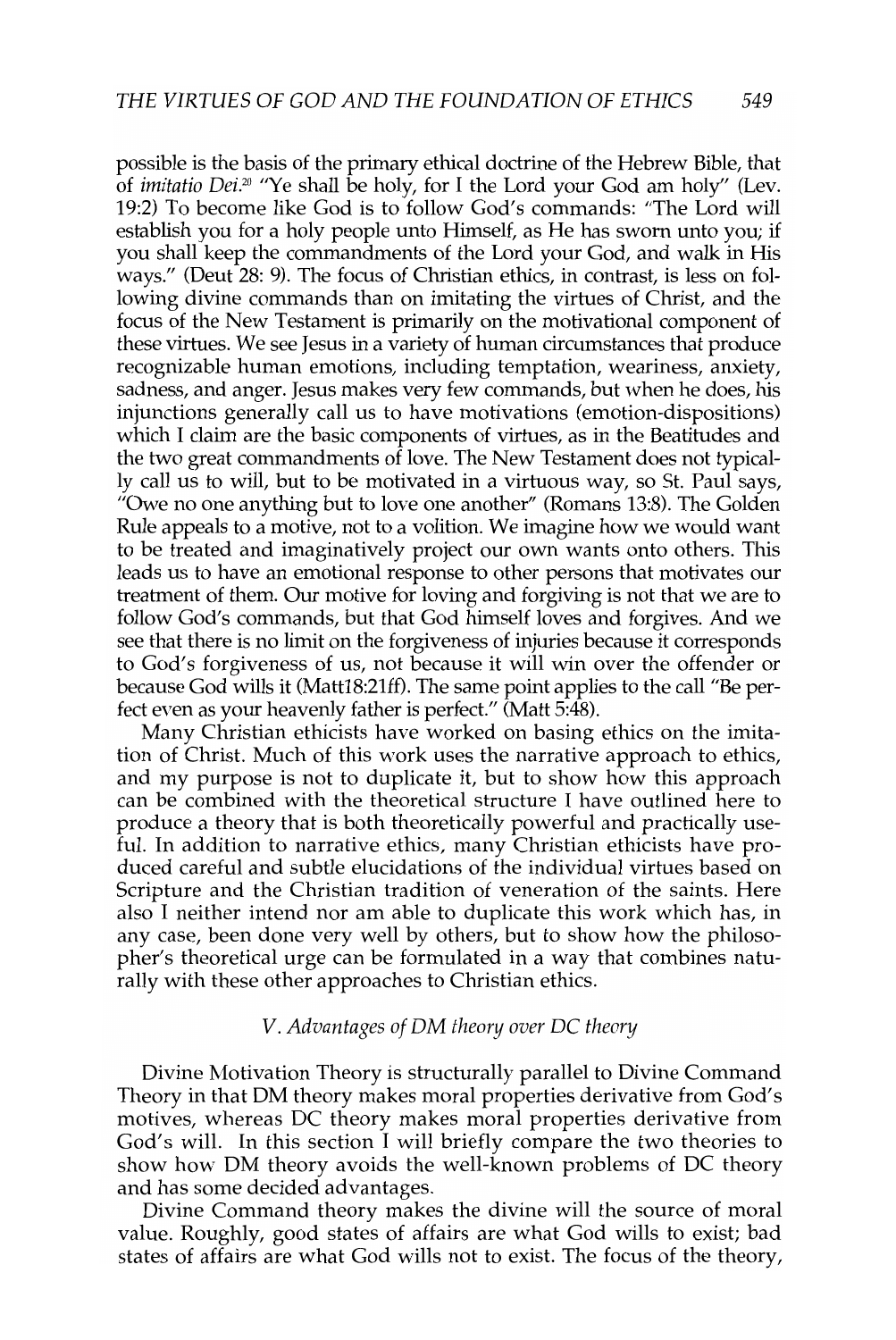however, is generally on the rightness and wrongness of human acts. An act is morally required (a duty) just in case God commands us to do it; an act is morally wrong just in case God forbids us to do it. Since a divine command is the expression of God's will with respect to human and other creaturely acts, the divine will is the fundamental source of the moral properties of acts as well as of states of affairs.

The nature of the relation between God's commands and moral requirements is an important issue for DC theorists. To say that " $x$  is morally required" just *means* "x is commanded by God" is too strong since that has the consequence that to say " $x$  is right because God commands it" is a mere tautology; it is just to say "x is commanded by God because x is commanded by God." On the other hand, to say that God's commands and moral requirements are extensionally equivalent is too weak. That is compatible with the lack of any metaphysical connection whatever between the existence of moral properties and God's will. The DC theory, then, aims at something in between identity of meaning and mere extensional equivalence. It should turn out that God's will *makes*  what's good to be good and what's right to be right. States of affairs are good/bad and acts are right/wrong *because* of the will of God. God's will is the metaphysical ground of all moral properties. This is also the sense in which God's motives ground moral value in DM theory.

An important objection to Divine Command theory goes back to Plato's *Euthyphro* where Socrates asks, "Is what is holy holy because the gods approve it, or do they approve it because it is holy?" (10a). As applied to DC theory this question produces a famous dilemma: If God wills the good because it is good, then goodness is independent of God's will and the latter does not explain the former. On the other hand, if something is good because God wills it, then it looks as if the divine will is arbitrary. God is not constrained by any moral reason from willing anything whatever, and it is hard to see how any non-moral reason could be the right sort of reason to determine God's choice of what to make good or bad. The apparent consequence is that good/bad and right/wrong are determined by an arbitrary divine will; God could have commanded cruelty or hatred, and if he had done so, cruel and hateful acts would have been right, even duties. This is not only an unacceptable consequence for our sense of the essentiality of the moral properties of acts of certain kinds, but it also makes it hard to see how it can be true that God himself is good in any important, substantive sense of good.

Robert Adams has attempted to address this problem by modifying DC theory to say that the property of rightness is the property of being commanded by a *loving* God. This permits Adams to allow that God could command cruelty for its own sake, but if God did so he would not love us, says Adams, and if that were the case, he argues, morality would break down. Morality is dependent upon divine commands, but they are dependent upon the commands of a deity with a certain nature. If God's nature were not loving, morality would fall apart.<sup>21</sup>

But even if Adams's proposal succeeds at answering the objection it is designed to address, it seems to me that it is unsatisfactory because it is *ad hoc.* There is no intrinsic connection between a command and the property of being loving, so to tie morality to the commands of a loving God is to tie it to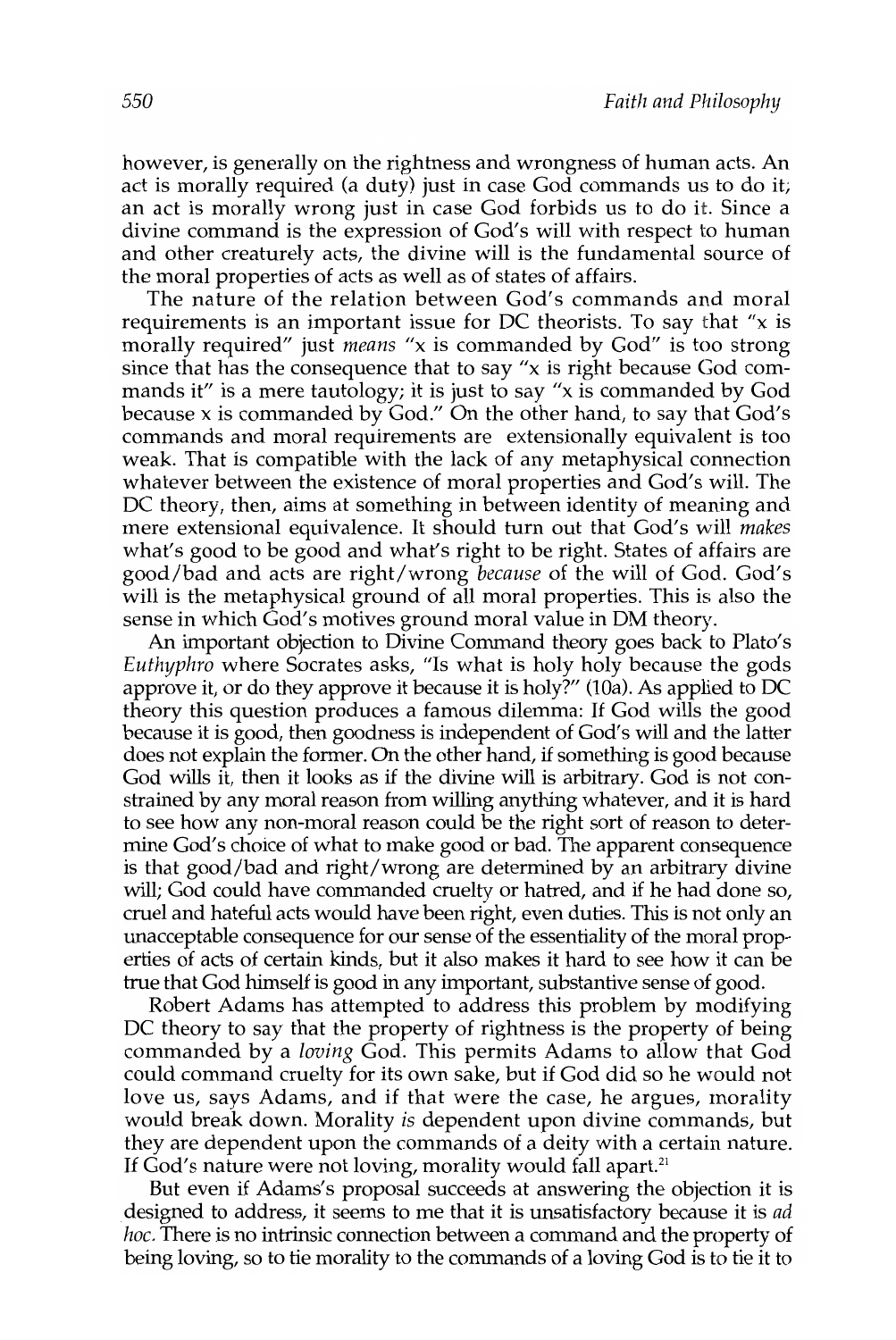two distinct properties of God. In OM theory, however, there is no need to solve the problem of whether God could make it right that we brutalize the innocent by making any such modification to the theory since being loving is one of God's essential motives. The right thing for humans to do is to act on motives that imitate the divine motives. Brutalizing the innocent is not an act that expresses a motive that imitates the divine motives. Hence, it is impossible for brutalizing the innocent to be right as long as (i) it is impossible for such an act to be an expression of a motive that is like the motives of God, and (ii) it is impossible for God to have different motives. (ii) follows from the highly plausible assumption that God's motives are part of his nature.

DC theory also can argue that God's will is part of his nature, and Stump and Kretzmann have used the Thomistic doctrine of divine simplicity, which has the consequence that God's will is identical with his nature, to solve both the arbitrariness problem and the problem that God could command something like cruelty.22 This solution is not *ad hoc,* but it requires argument to make the needed connection between the divine will and the divine nature. That is because a will is logically separable from its possessor in a way that motives are not. In fact, the feature of a will that led to the theory of the existence of a will in the first place, namely, its freedom, is the very feature that seems to have that consequence. In contrast, God's love, mercy, justice, compassion, etc., make God what he is. There is no need to overcome by argument a prior expectation that God's motives are dissociated from his nature as in the case of God's commands.

The arbitariness problem may or may not be answerable in a DC theory, but the problem does not even arise in OM theory. That is because a will needs a reason, but a motive *is* a reason. The will, according to Aquinas, always chooses "under the aspect of good," which means that reasons are not inherent in the will itself. In contrast, motives provide not only the impetus to action, but the reason *for* the action. If we know that God acts from a motive of love there is no need to look for a further reason for the act. On the other hand, a divine command requires a reason, and if the reason is or includes fundamental divine motivational states such as love, it follows that even DC theory needs to refer to God's motives to avoid the consequence that moral properties are arbitrary and God himself is not good. This move makes divine motives more basic than the divine will even in DC theory.

Aside from DC's difficulty with these objections, Divine Motivation theory has an important theoretical advantage. OM theory gives us a unitary theory of all evaluative properties, divine as well as human, whereas DC theory does not. DC theory is most naturally interpreted as an ethics of law, a divine deontological theory, wherein the content of the law is promulgated by divine commands. God's own goodness and the rightness of God's own acts, however, are not connected to divine commands. In contrast, OM theory makes the features of the divine nature in virtue of which God is morally good the foundation for the moral goodness of those same features in creatures. Both divine and human goodness are explained in terms of good motives, and the goodness of human motives is derived from the goodness of the divine motives. OM theory, then, is a virtue theory that applies to both divine and human moral properties.

We have already seen another feature of DM theory that gives it an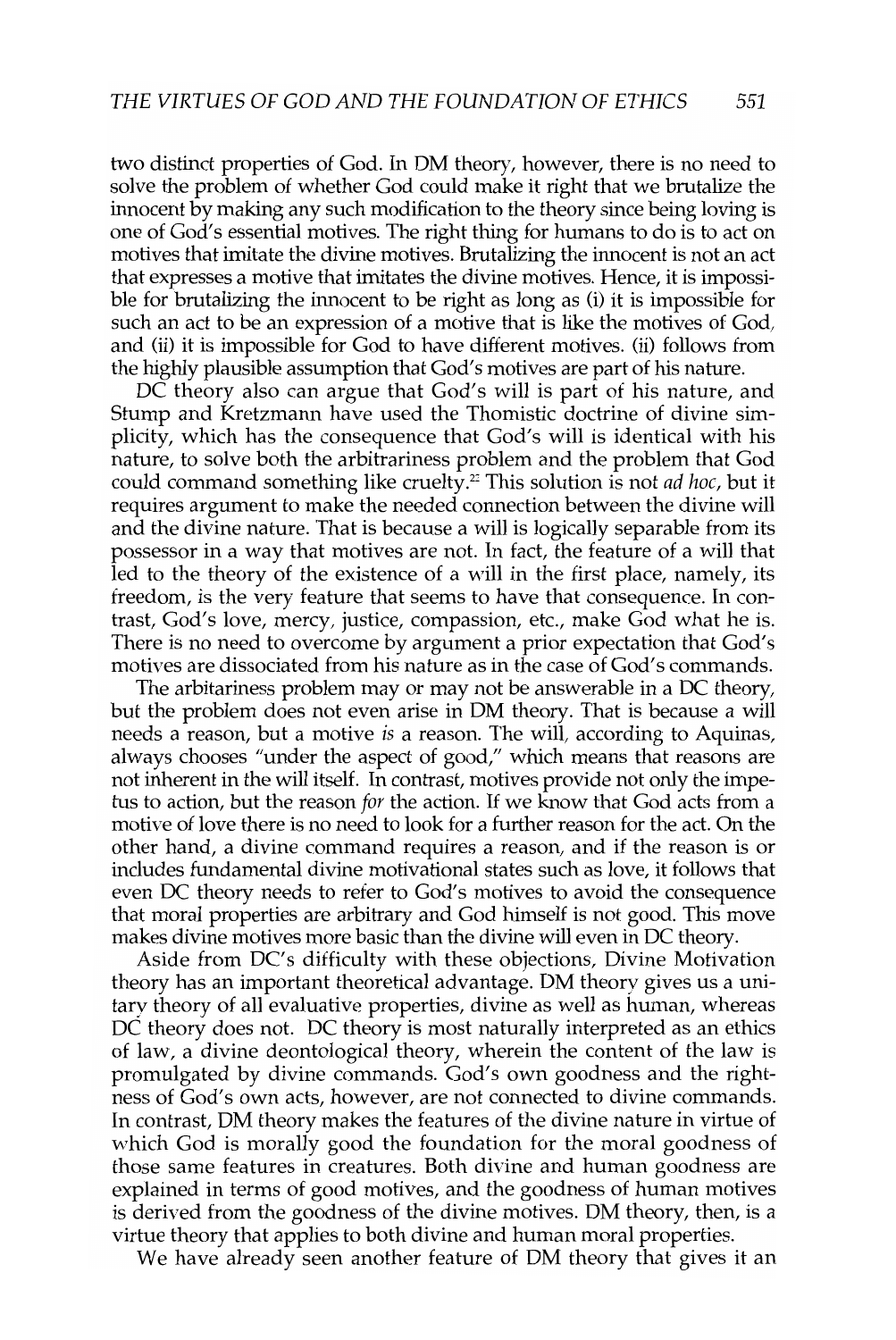advantage over DC theory, and that is that DM theory shows the importance of Christology for ethics, whereas DC theory does not. DC theory ignores the doctrines of the Trinity and the Incarnation, focusing on the will of the Creator-God as the source of moral value. It is, in effect, an Old Testament theory. The features of Christian ethics that derive from the life of Christ do not appear in the theory, at least not in any straightforward way. The fact that DM theory integrates these features into the theory makes it theologically preferable as well as easier to apply.

Elsewhere I have argued that DM theory, like DC theory, has the resources to solve some important puzzles in natural theology: the paradoxes of perfect goodness and the logical problem of evil.23 I will not review these arguments here, but if they work, they point to an advantage that both DM and DC theory have over other theories. If DM theory also has the advantages over DC theory I have mentioned here, that suggests that a strong case could be made for DM theory. I will undertake a full defense of the theory in a longer project.<sup>24</sup>

*Loyola Marymount University* 

#### **NOTES**

1. Bernard Williams argues in *Ethics and the Limits of Philosophy* (Cambridge, Mass:Harvard University Press, 1985) that we ought to jettison moral theorizing because it takes away the knowledge needed in ordinary moral practice. Ethical theorizing has been rejected for a number of other reasons as well. See S. G. Clarke and E. Simpson, eds, *Anti-Theory in Ethics and Moral Conservatism*  (Albany, N.Y.: SUNY Press, 1989)

2. But Julia Annas argues that in ancient ethics there is no such thing as a substantial notion of the natural which is not dependent upon holding certain moral theses to be true. See The *Morality of Happiness* (Oxford University Press, 1993), p. 441.

3. See, for example, the recent book, *Is There a Human Nature?,* edited by Leroy S. Rouner (University of Notre Dame Press, 1997).

4. See Julia Annas *(op. cit.).* A good collection of essays on happiness in ethics is *Aristotle, Kant, and the Stoics,* ed. by Stephen Engstrom and Jennifer Whiting (Cambridge: Cambridge University Press, 1996).

5. Some of these questions are usually considered meta-ethical. I reject the independence of meta-ethics from normative ethics and believe that a complete ethical theory, whether or not it is a virtue theory, should include answers to these questions.

*6. Virtues of the Mind: An Inquiry into the Nature of Virtue and the EthicaL Foundations of Know/edge* (Cambridge University Press, 1996), Part II. A more detailed presentation of the theory appears in the first of my Jellema Lectures, ''Making Motivation Ethically Primary," delivered at Calvin College March 1995.

7. ct. Dietrich von Hildebrand's claim that "Moral values necessarily presuppose a person" in *Christian Ethics* (N.Y.: David McKay Company, 1953), p. 169.

8. Compare Robert Roberts' definition of an emotion as a "concern-based construal" in ''What an Emotion Is: A Sketch," *Philosophical Review* 97,2 (April 1988),183- 209.1 agree with Roberts that some aspect of the world is construed to be such-and-such in an emotional state. I add the suggestion that the such-and-